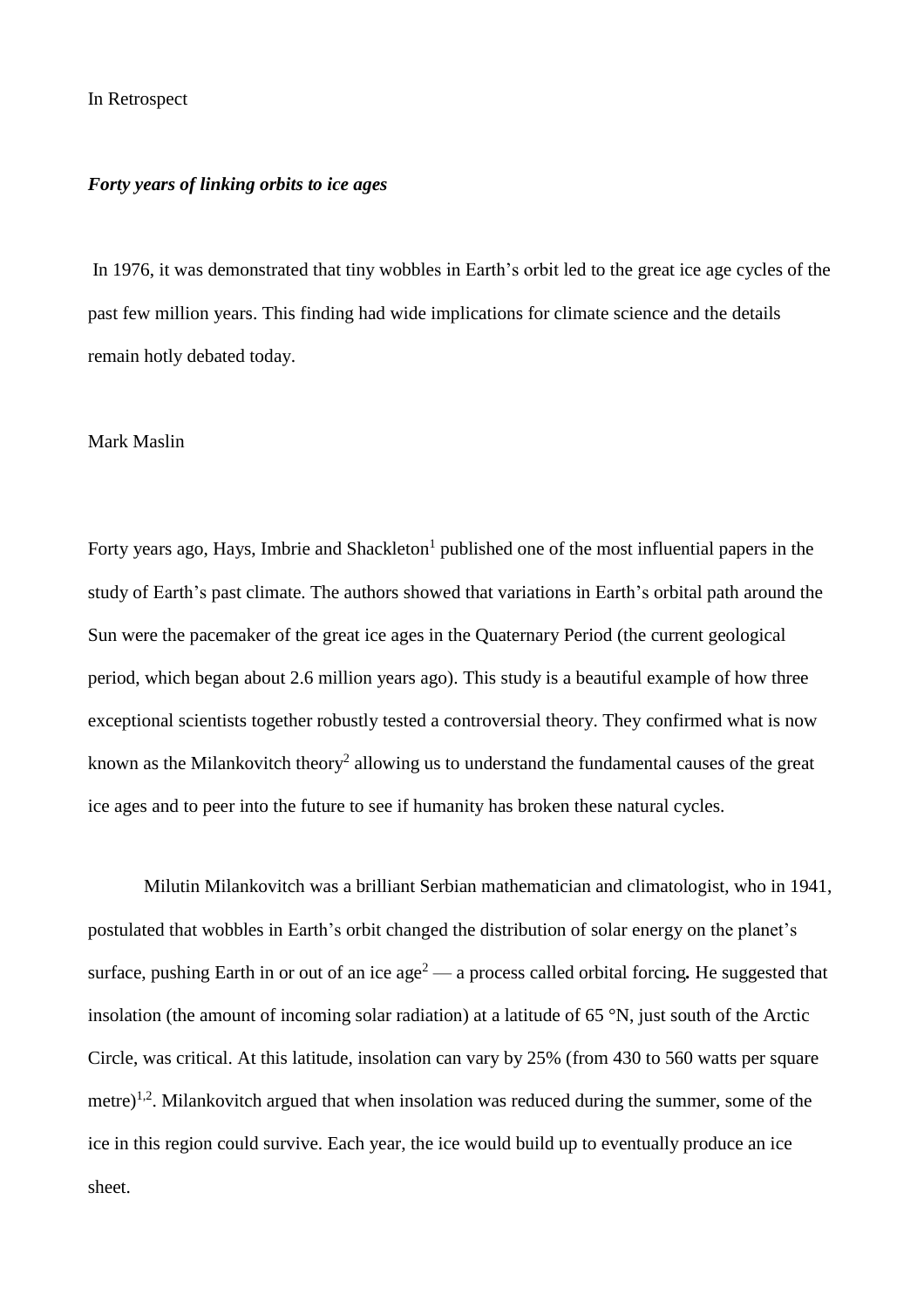In 1976, three gifted scientists joined forces to test Milankovich's theory, using long-term climate records that were obtained by analysing marine sediments. Jim Hays founded and led the international CLIMAP project<sup>3</sup>, which used fossil assemblages to estimate past sea surface temperatures and brought the dream team together. Nick Shackleton was the master of stratigraphy and provided oxygen isotope records, which showed past global ice volumes. Finally, John Imbrie was the expert in time-series analysis, particularly spectral analysis, which showed that the climate records matched calculations of high-latitude insolation. Remarkably, the authors discovered that these records contained the same temporal cycles as three parameters that describe Earth's orbit: eccentricity, obliquity and precession (Fig. 1).

Eccentricity describes the shape of Earth's orbit around the Sun, which varies from nearly a circle to an ellipse, in part because of Jupiter's gravity. Obliquity is the tilt of Earth's axis of rotation with respect to the plane of its orbit, which directly affects the intensity of the seasons. Finally, precession is the most complicated type of variation because it alters the distance between Earth and the Sun during each season, and has two components — Earth's rotational axis precesses (rotates) due to tidal forces exerted by the Sun and the Moon on the solid Earth, and Earth's orbital path itself precesses around the Sun.

By demonstrating the clear link between orbital forcing and Earth's past climate, Hays, Imbrie and Shackleton legitimized what was to become one of the most powerful tools in stratigraphy. For example, reliable and comparable age models can be constructed for past climate records for at least the past 5 million years by tuning the orbital parameters to the ice age cycles<sup>4</sup>. Such age models can be applied to any long palaeoclimate record, allowing marine and land records to be compared.

Additionally, the different effects of the three orbital parameters have been used to study orbital forcing at different latitudes. Obliquity has a strong influence at high latitudes, whereas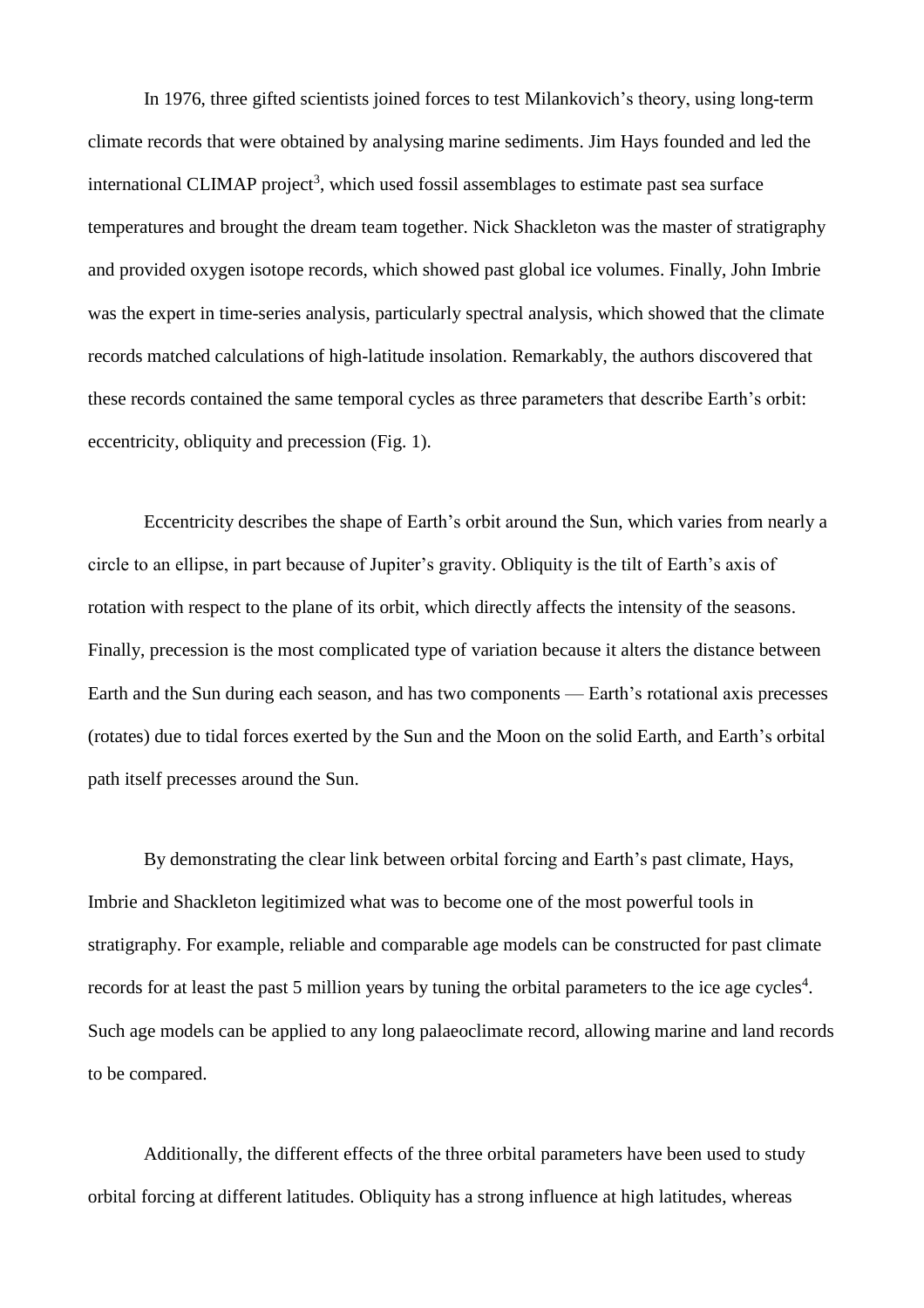precession has a significant impact on seasonality in the tropics — precession has been linked to the rise and fall of the African rift valley lakes, and even our own evolution<sup>5</sup>. Evidence for the orbital forcing of climate has now been found as far back as  $1.4$  billion years ago, in the Proterozoic eon<sup>6</sup>.

Hays, Imbrie and Shackleton clearly set out the limitations of their study and posed challenges to the scientific community, many of which still remain today. In particular, the authors recognized that variations in the orbital parameters did not cause the ice age cycles but rather paced them. Any given combination of parameters can be associated with many different climates — for example, we have a similar orbital configuration today as 18,000 years ago when there was a 3 kilometre-thick ice sheet sitting on North America<sup>1</sup>. Feedback mechanisms take the small changes in insolation driven by the orbital parameters and push the Earth into or out of an ice age*.*  Therefore, the next step was to understand the relative importance of ice sheet, ocean and atmospheric feedbacks, which led to the discovery that greenhouse gases had a pivotal role in controlling past climate.

The authors' work also recognized the so-called '100,000-year' problem. Before 1 million years ago, ice ages occurred roughly every 41,000 years due to variations in Earth's obliquity<sup>7</sup>. This makes climatological sense because the tilt of the Earth directly controls how warm or cold the summers are in the Northern Hemisphere. But the last eight ice age cycles had a longer period of 100,000 years<sup>8</sup>, which is similar to the period associated with eccentricity. In terms of forcing, eccentricity is by far the weakest of the three orbital parameters, which would suggest some complicated 'nonlinear' amplification affect by the Earth's climate system.

However, the similarity between the two periods turned out to be an artefact of spectral analysis<sup>7</sup> — although the last eight ice age cycles lasted for about 100,000 years on average, they ranged in length from 80,000 to 120,000 years. With the realisation that eccentricity is not the major driving force, a debate has emerged as to whether precession or obliquity controlled the timing of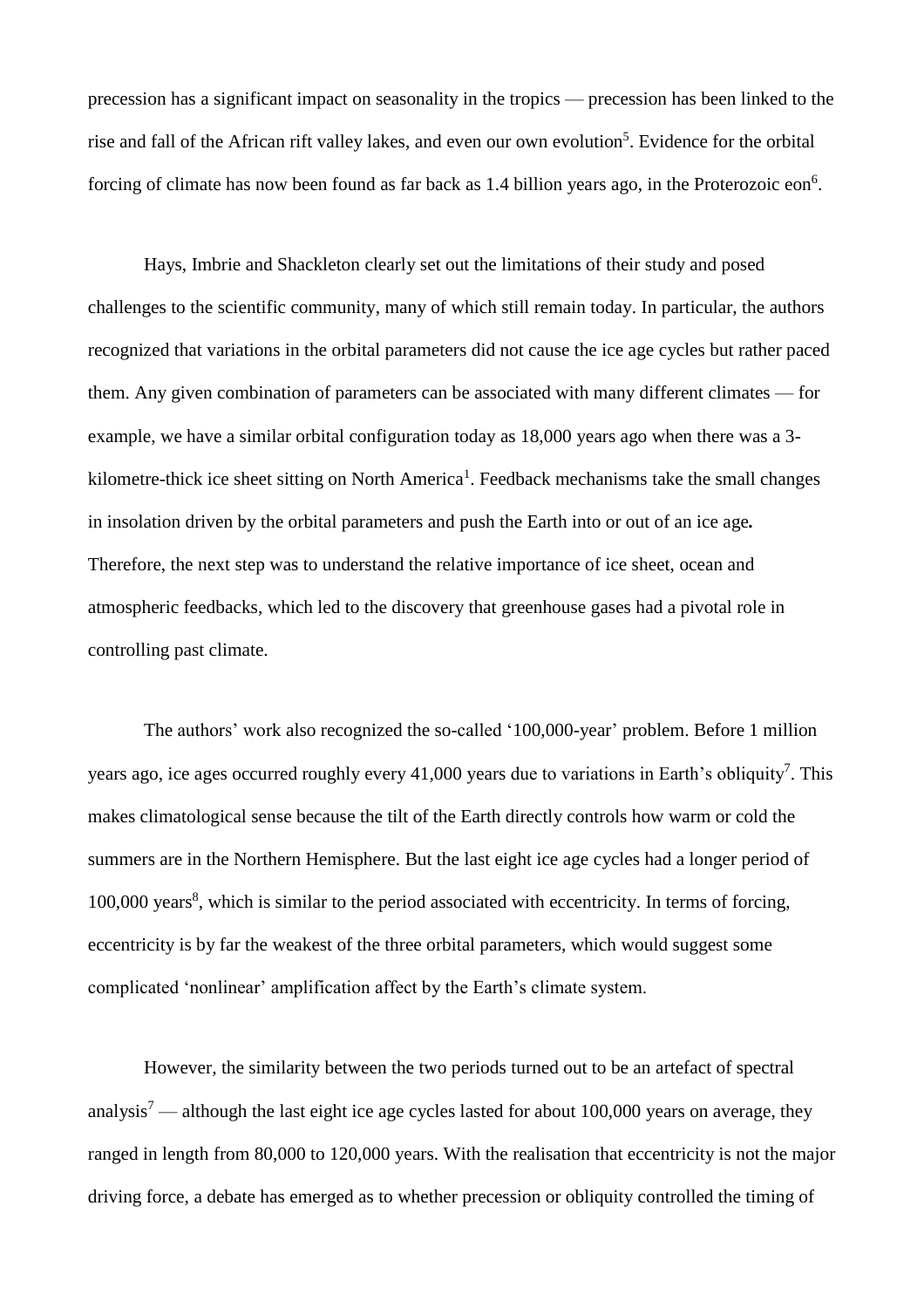the most-recent ice age cycles. Some argue that deglaciations occurred every four or five precessional cycle<sup>7,8</sup>, others suggest it is every second or third obliquity cycle<sup>9</sup> and some argue it is a combination of both<sup>10</sup>. The debate started 40 years ago and still rages today.

The authors' work also provides us with a tool to investigate the future of Milankovitch cycles. It has been suggested that small increases in greenhouse gases due to the expansion of agriculture that started 8,000 years ago<sup>11</sup> have in fact delayed the next ice age<sup>12</sup>. Moreover, if our greenhouse gas emissions continue to grow, we might have put off the next ice age for at least half a million years<sup>13</sup>. Understanding orbital forcing is therefore relevant to contemporary debates about the Anthropocene — a proposed geological Epoch that is shaped by human activity. If we have merely delayed the next ice age, we will still be in the Quaternary Period and the Anthropocene can be defined as an Epoch. But if we have stopped the ice ages, we will have entered the Anthropocene Period<sup>14</sup>, marking a larger change in the Earth System. Hence understanding the causes of the great ice ages is central to both understanding the past and our future.

Mark Maslin is in the Department of Geography, University College London, London WC1E 6BT, UK.

e-mail: m.maslin@ucl.ac.uk

- 1. Hays, J. D., Imbrie, J. & Shackleton, N. J. *Science* **194,** 1121–1132 (1976).
- 2. Milanković, M. M. *Canon of Insolation and the Ice-Age Problem* (Koniglich Serbische Academie, 1941).
- 3. CLIMAP. *Geol. Soc. Am. Map Chart Ser.* MC-36 (1981).
- 4. Lisiecki, L. E. & Raymo, M. E. *Paleoceanography* **20,** PA1003 (2005).
- 5. Maslin M. A. *et al. Quaternary Science Reviews* **101,** 1–17 (2014).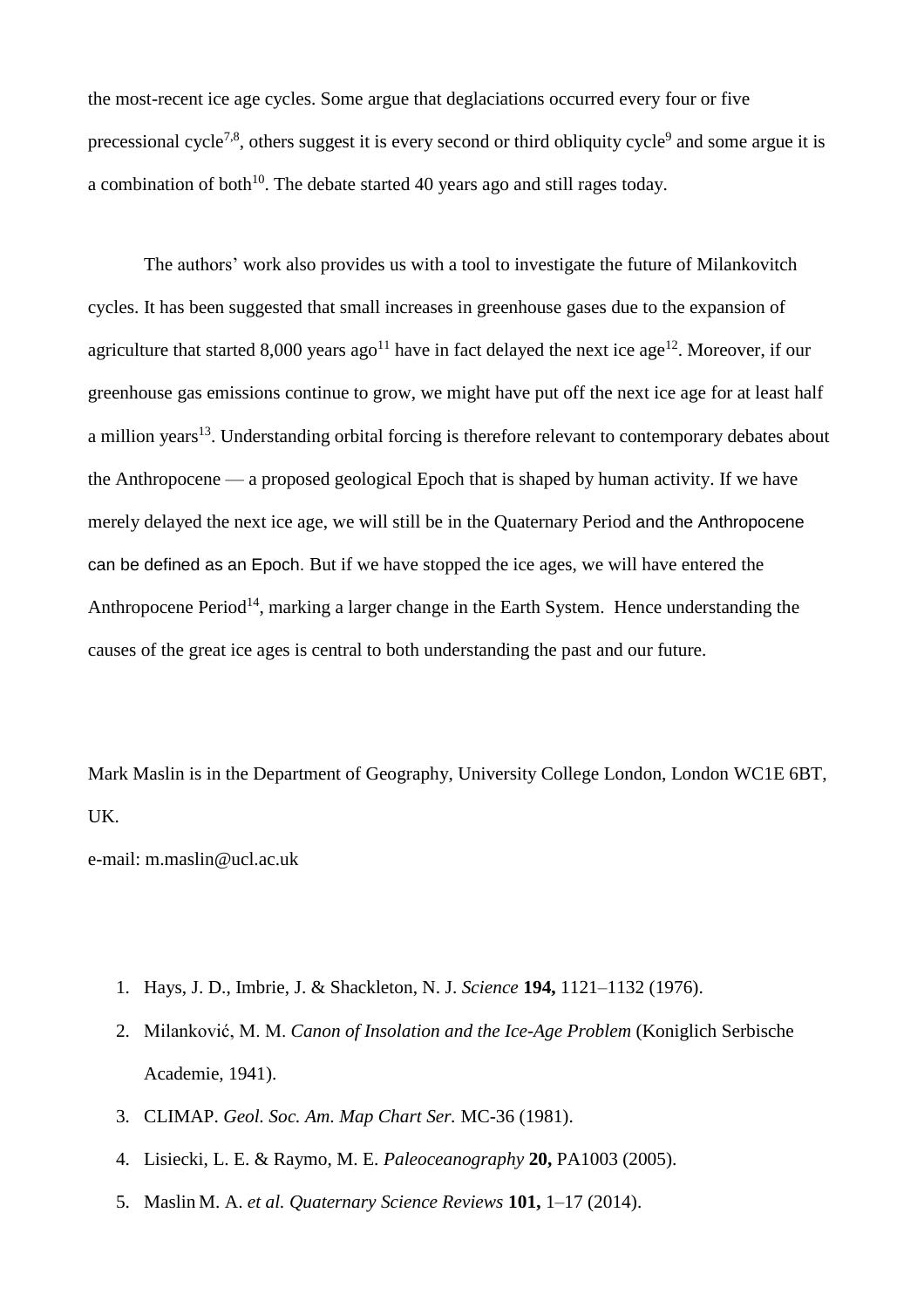- 6. Zhang, S. *et al. Proc. Natl. Acad. Sci.* vol. 112 no. 12 E1406–E1413 (2015).
- 7. Maslin, M. A. & Brierley, C. *Quaternary International* **389,** 47–55 (2015).
- 8. Ridgwell, A., Watson, A. & Raymo, M. *Paleoceanography* **14,** 437–440 (1999).
- 9. Huybers, P. J. *Nature* **480,** 229–232 (2011).
- 10. Huybers, P. & Wunsch, C. *Nature* **434,** 491–494 (2005).
- 11. Ruddiman, W. F. *Climatic Change* **61,** 261–293 (2003).
- 12. Tzedakis, P. C., Channell, J. E. T., Hodell, D. A., Kleiven, H. F. & Skinner, L. C. *Nature Geosci*ence **5,** 138–141 (2012).
- 13. Archer, D. & Ganopolski, A. *Geochem. Geophys. Geosyst.* **6,** Q05003 (2005).
- 14. Lewis, S. L. & Maslin, M. A. *Nature* **519,** 171–180 (2015).
	- **Eccentricity** a



**Figure 1** | Milankovitch cycles. In 1976, Hays, Imbrie and Shackleton<sup>1</sup> provided the first clear